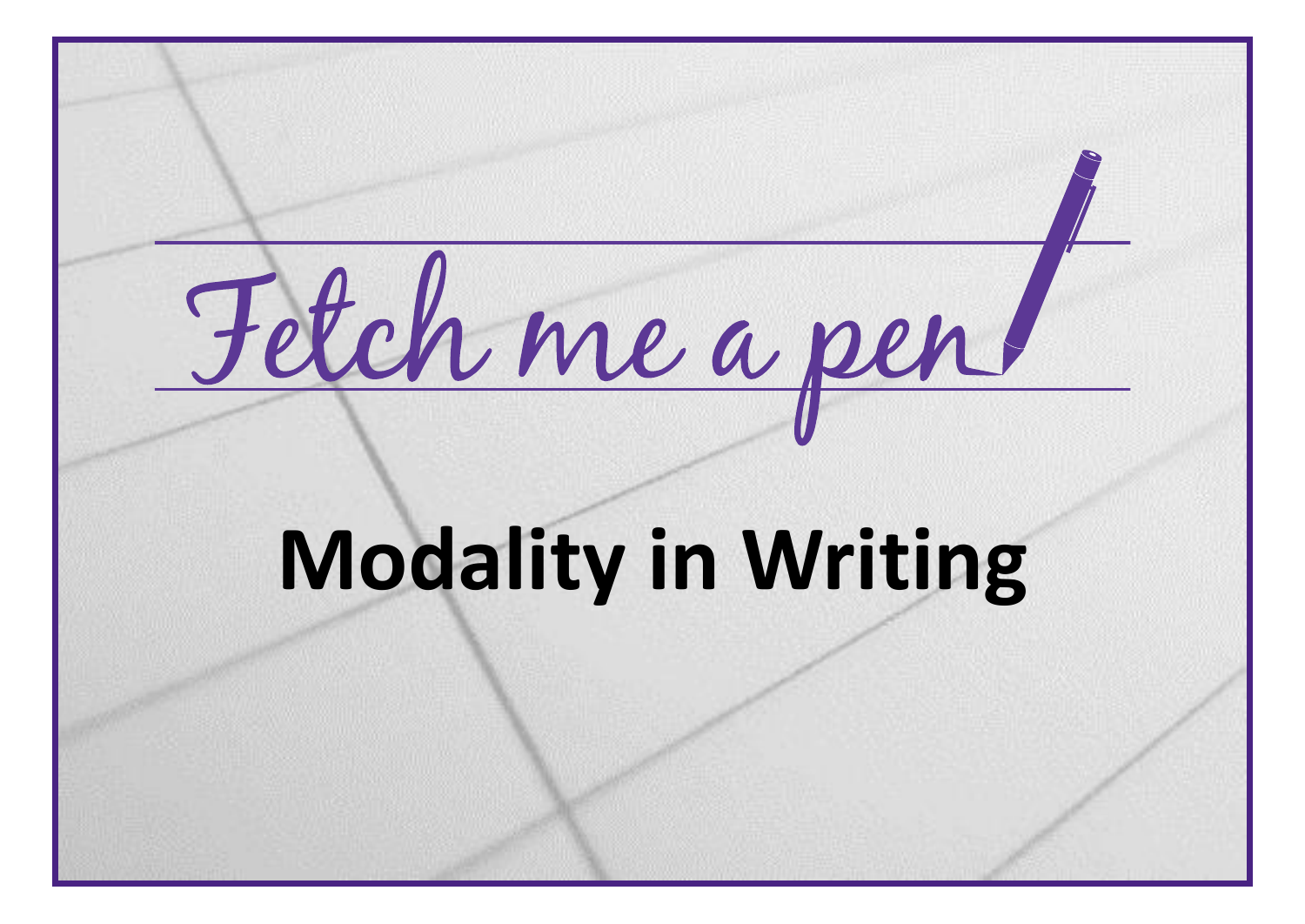

#### **Modality in Writing**

In linguistics, modality is a category of meaning used to talk about likelihood, ability, permission, or obligation. Explicitly teaching the language of modality enables students to move from being too forceful, or too tentative, and towards interpreting and writing with clarity and credibility.

This workshop will explore the way that Swanlea School, as part of the Fetch Me a Pen project, has been working across a range of subjects to teach the language of modality in order to develop a common understanding and usage.

Participants will be given opportunities to engage in tasks and consider how this approach to language will support the improvement of writing in their schools.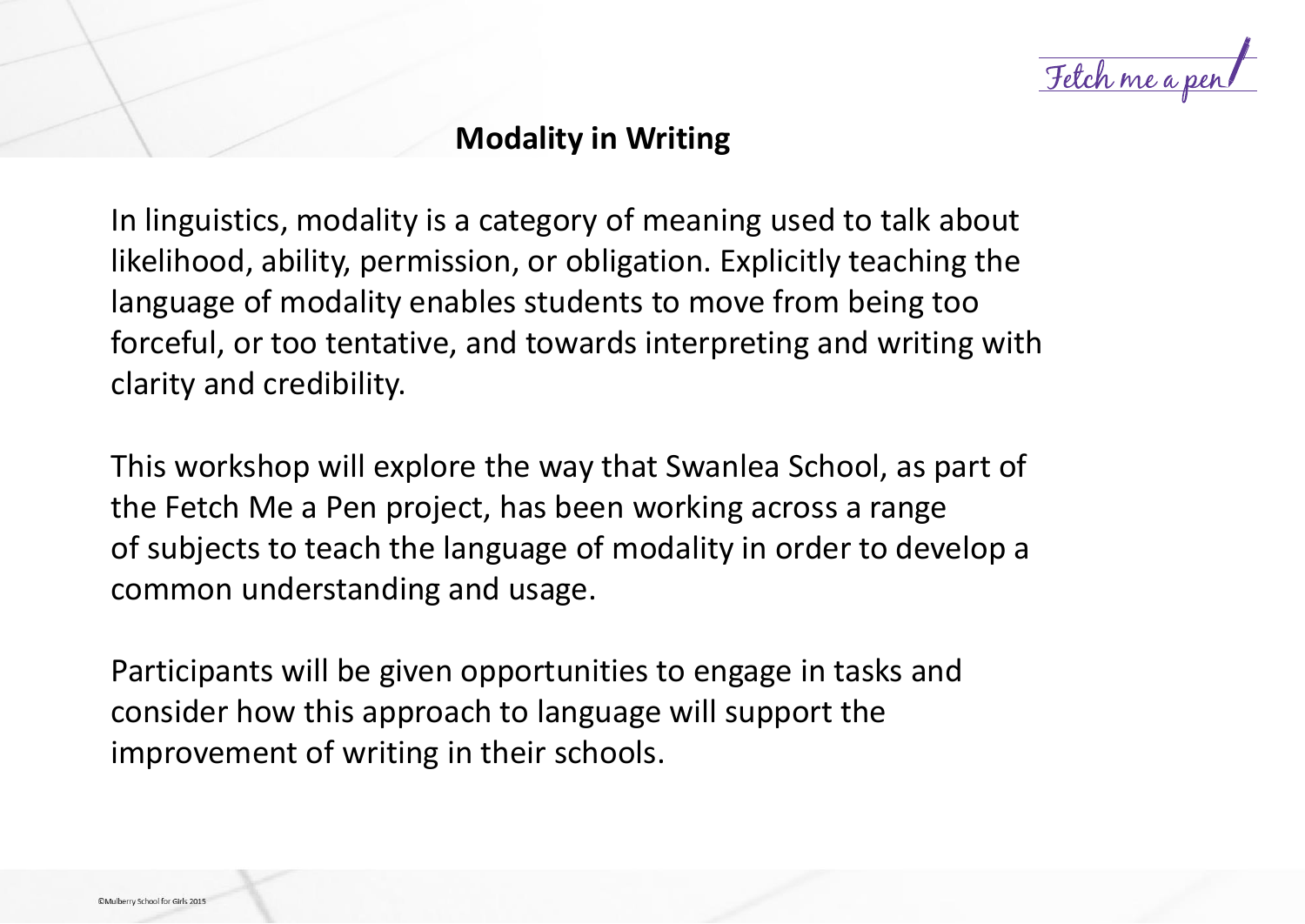# **Modality in Writing**

- 'How is this (principle/strategy/approach etc.) relevant to your school/context?'
- 'How could this work in your context?'
- 'How will you make it work?'

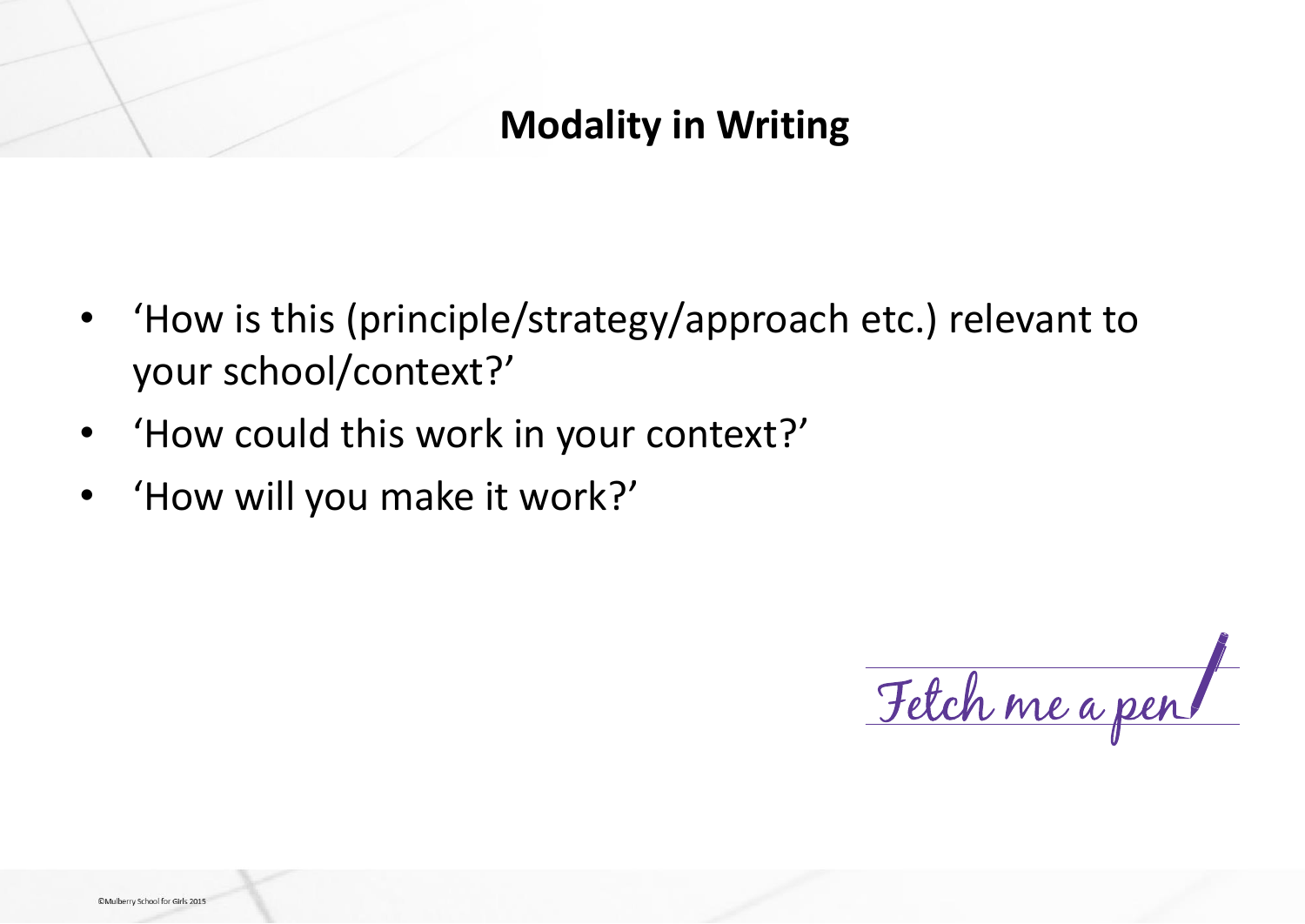

#### **1. Here is a short case study for health and Social care. Read through it and answer the T/F questions. Discuss your answers with your group or partner.**

Jayne is a looked after child. She has been in residential care since she was three years old. Janyne finds it difficult to make friends as she doesn't always feel confident, She often feels that she is less important that other children who live at home with their parents" extract from a case study)

#### **True or false**

- 1. Jayne has no friends T/F
- 2. Jayne never feels confident T/F
- 3. Being a 'looked after child is the main reason for Jayne lack of confidence T/F
- 4. Jayne knows that she is less important than other children T/F
- 5. Jayne has been I care for most of her life T/F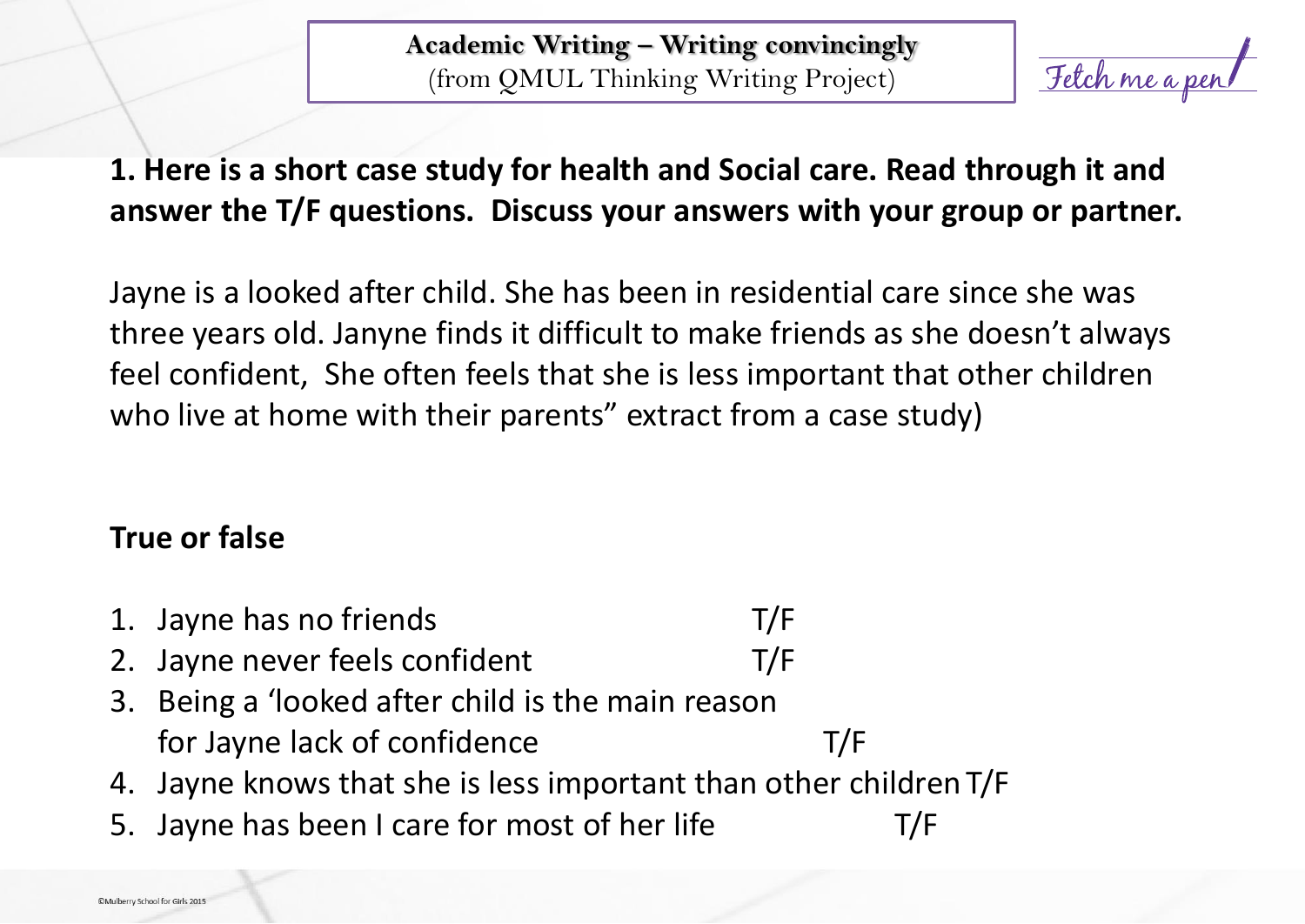

**1. Here is one student's response to the question about the case study. One person in the group should read the paragraph out loud; the other group members should listen and underline the verbs.**

## **Version 1**

Jayne is a looked after child which means she will get positive comments from the residential home people. This will lead her to having a positive self concept. When Jayne is at school she will compare herself with other children who all have parents and think negatively because they've got their parents to turn to when things go wrong as she hasn't got anyone to talk to or turn to. Finding it difficult to make friends will have a negative effect on her self concept because she might think that everyone else can make friends and also have a family. Due to this her self image is negative because she might blame herself for the life she has. This will lead to her having a low self esteem because she hasn't got any friends, as she feels less confident this will have a negative effect on her self concept because she cannot talk to her peers as she hasn't got any.

#### **b) How true do you think this paragraph is? Is it a true analysis of Jayne's situation?**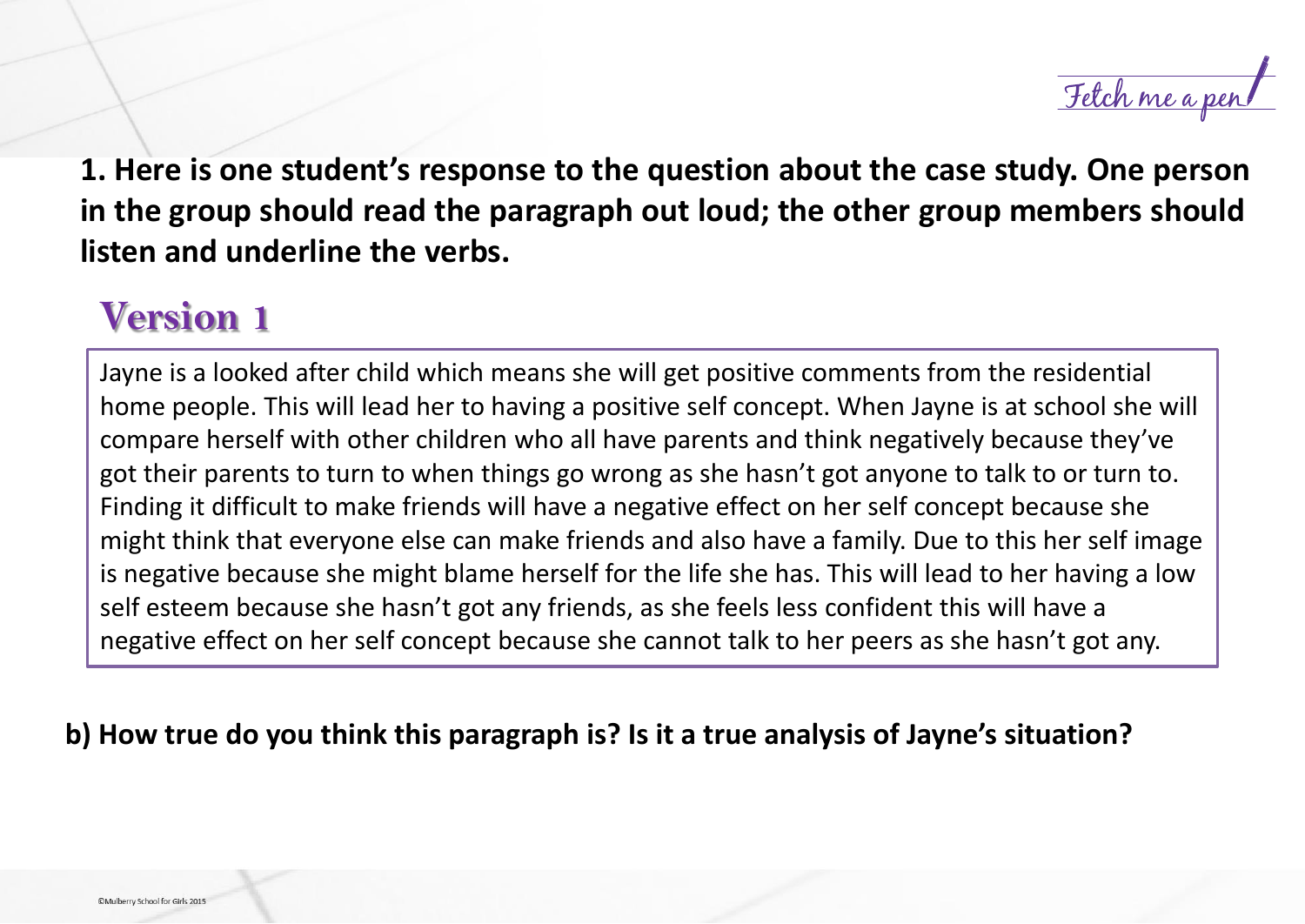

## **Version 2 Version 2**

Jayne is a looked after child which means she **might** get positive comments from the residential home people. This **might** lead her to having a positive self concept. When Jayne is at school she **might compare** herself with other children who all have parents and **might think** negatively because they've got their parents to turn to when things go wrong as she hasn't got anyone to talk to or turn to. Finding it difficult to make friends **might have** a negative effect on her self concept because she **might think** that everyone else can make friends and also have a family. Due to this her self image **might be** negative because she **might blame** herself for the life she has. This **might lead** to her having a low self esteem because she hasn't got any friends, as she feels less confident

this **might have** a negative effect on her self concept because she cannot talk to her peers as she hasn't got any.

#### **Now look at versions 2 and 3:**

d)How have the verbs changed? What is the effect of all these changes? e)What is the difference between version 2 and version 3? f)Which do you think is more convincing? Is either of these an accurate analysis of Jayne's situation?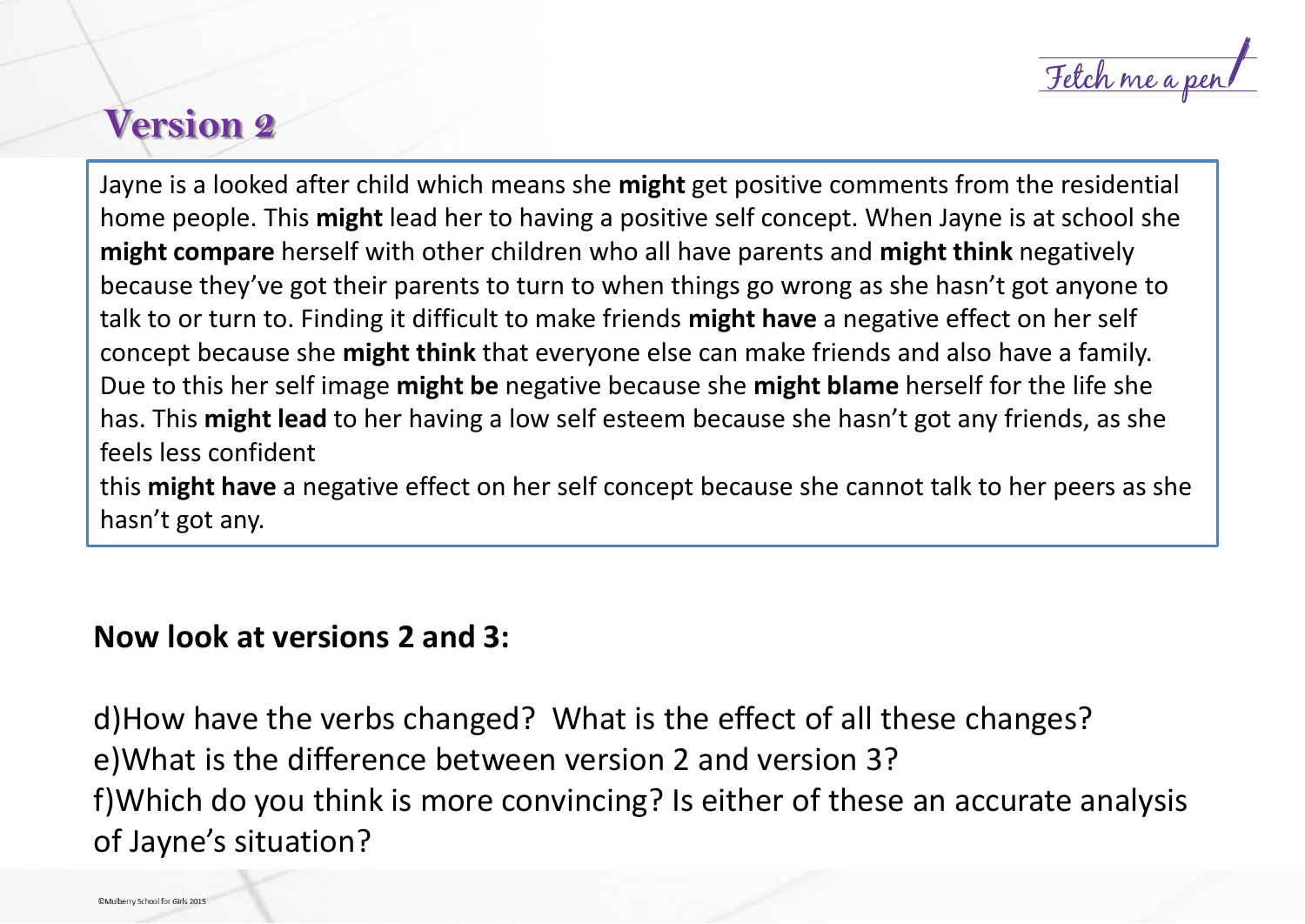## **Version 3**

Fetch me a

Jayne is a looked after child which means she **is likely to** get positive comments from the residential home people. This **will probably lead** her to having a positive self concept. *However*, when Jayne is at school she **might compare** herself with other children who all have parents and **might think** negatively because they've got their parents to turn to when things go wrong as she hasn't got **many** people to talk to or turn to. Finding it difficult to make friends **might have** a negative effect on her self concept because **it is probable that she thinks** that everyone else can make friends and also have a family. Due to this her self image **is likely to be** negative because she **possibly blames** herself for the life she has. This **might lead** to her having a low self esteem because she hasn't got **many** friends, as she

feels less confident this **might have** a negative effect on her self concept because she cannot talk **much** to her peers as she hasn't got **many**.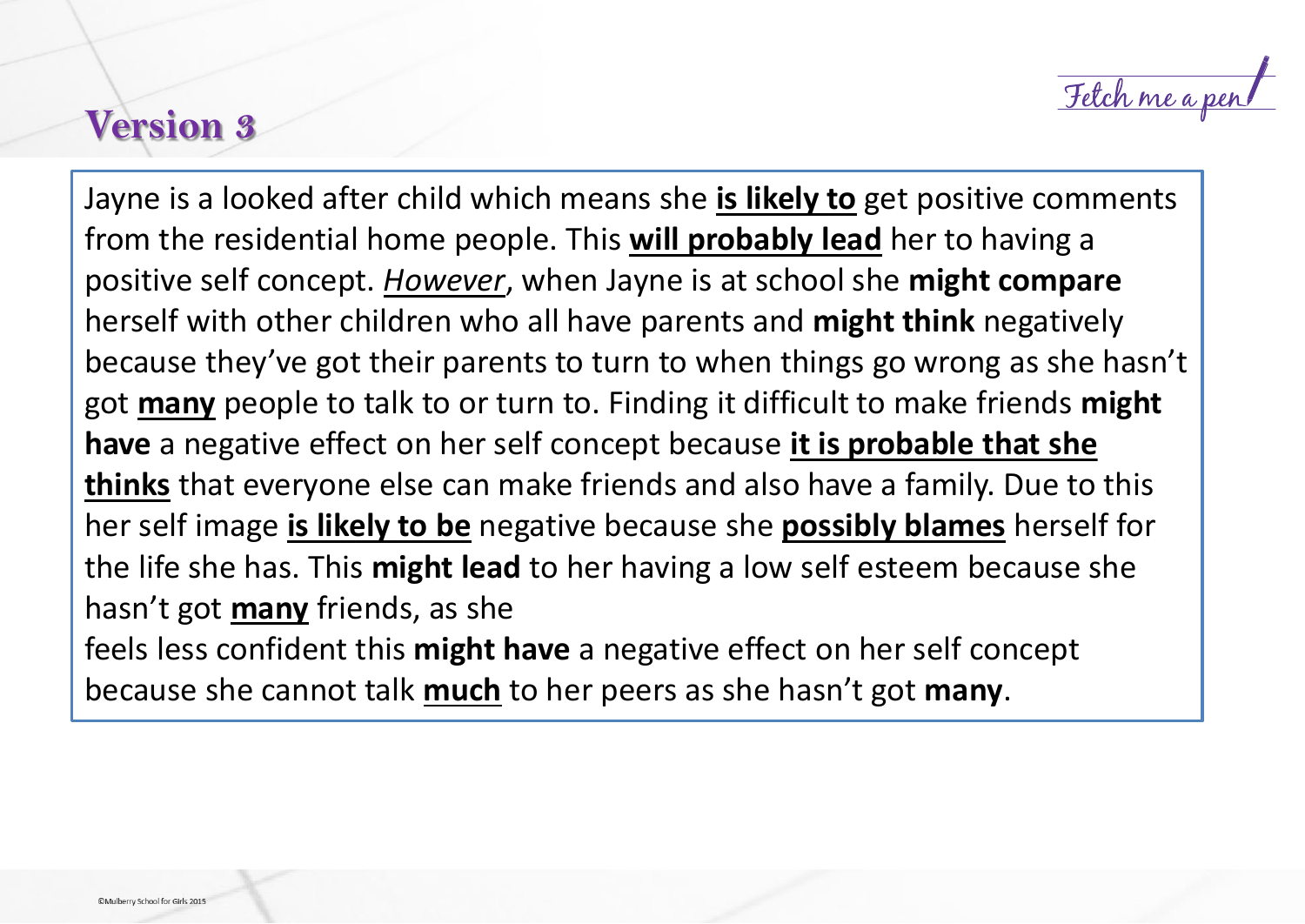# Feedback:



What is the purpose of this task?

The goal of this activity is to make students think about how the language they use ( particularly the verbs and modifiers) can make their writing more of less convincing and credible.

It has been designed by changing the verbs and modifiers in an original piece of pupils writing to make them more or less convincing, and comparing these with the original version.

| <b>Modal Verbs</b> | <b>Modifiers</b>   |
|--------------------|--------------------|
| Can                | <b>Clearly</b>     |
| Could              | <b>Essentially</b> |
| <b>May</b>         | <b>Effectively</b> |
| <b>Might</b>       | In a sense         |
| <b>Shall</b>       | <b>Perhaps</b>     |
| <b>Should</b>      | <b>Possibly</b>    |
| <b>Will</b>        | <b>Probably</b>    |
| <b>Would</b>       | <b>Somewhat</b>    |
|                    | <b>Undoubtedly</b> |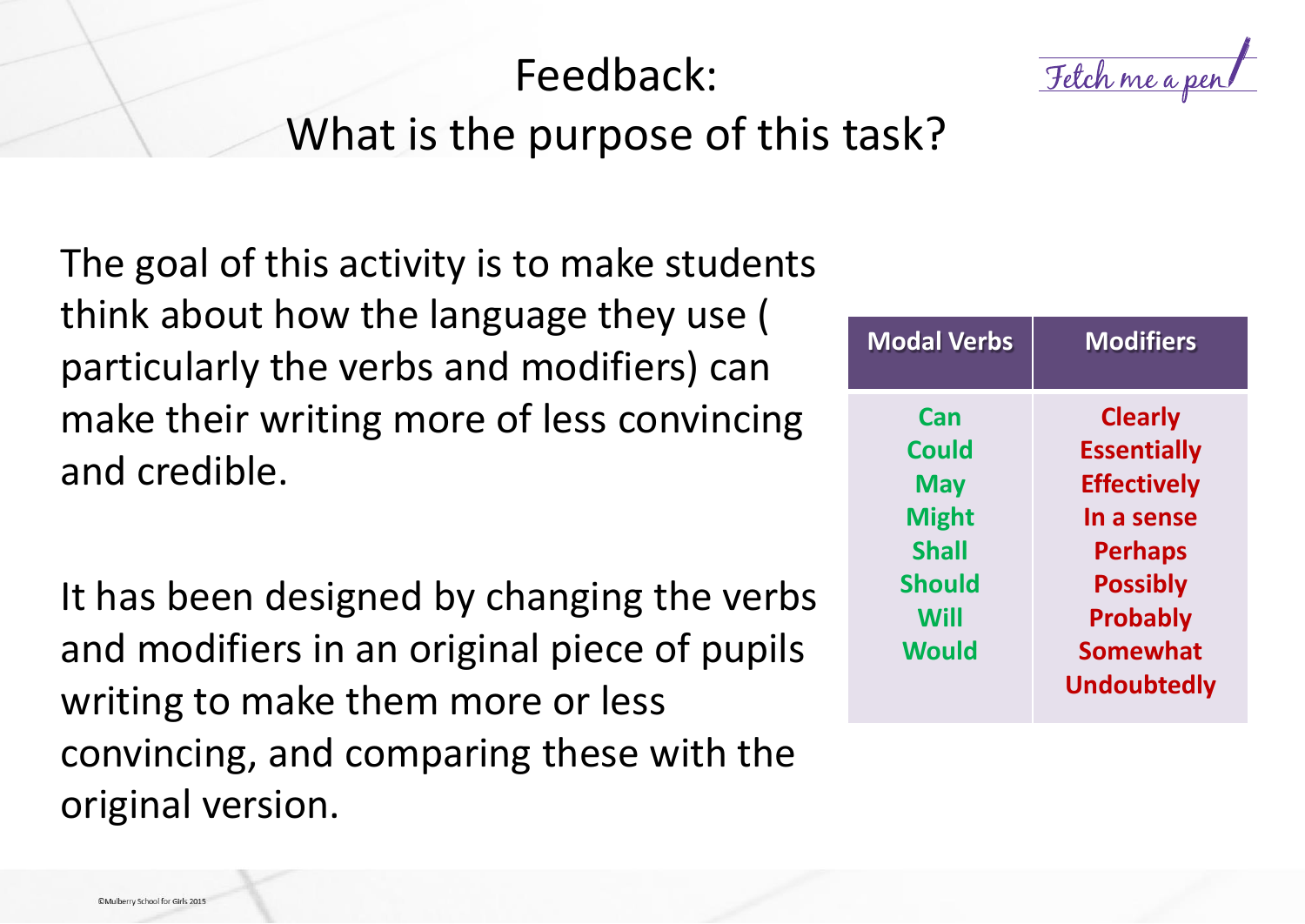1. Close to the start of the activity you will need to review what a **verb** is and what it looks like so they students are able to identify all the verb forms in the text. Later in the activity it is useful to introduce the words **modality and modal verbs (1)** and **modify/modifiers (2)** and give definitions

**(1)** Linguistic devices that indicate the degree to which an observation is possible, probable, likely, certain, permitted, or prohibited. **(2)** A word, phrase, or clause that limits or

qualifies the sense of another word or word

| <b>Modal Verbs</b> | <b>Modifiers</b>   |
|--------------------|--------------------|
| Can                | <b>Clearly</b>     |
| Could              | <b>Essentially</b> |
| <b>May</b>         | <b>Effectively</b> |
| <b>Might</b>       | In a sense         |
| <b>Shall</b>       | <b>Perhaps</b>     |
| <b>Should</b>      | <b>Possibly</b>    |
| Will               | <b>Probably</b>    |
| <b>Would</b>       | <b>Somewhat</b>    |
|                    | <b>Undoubtedly</b> |

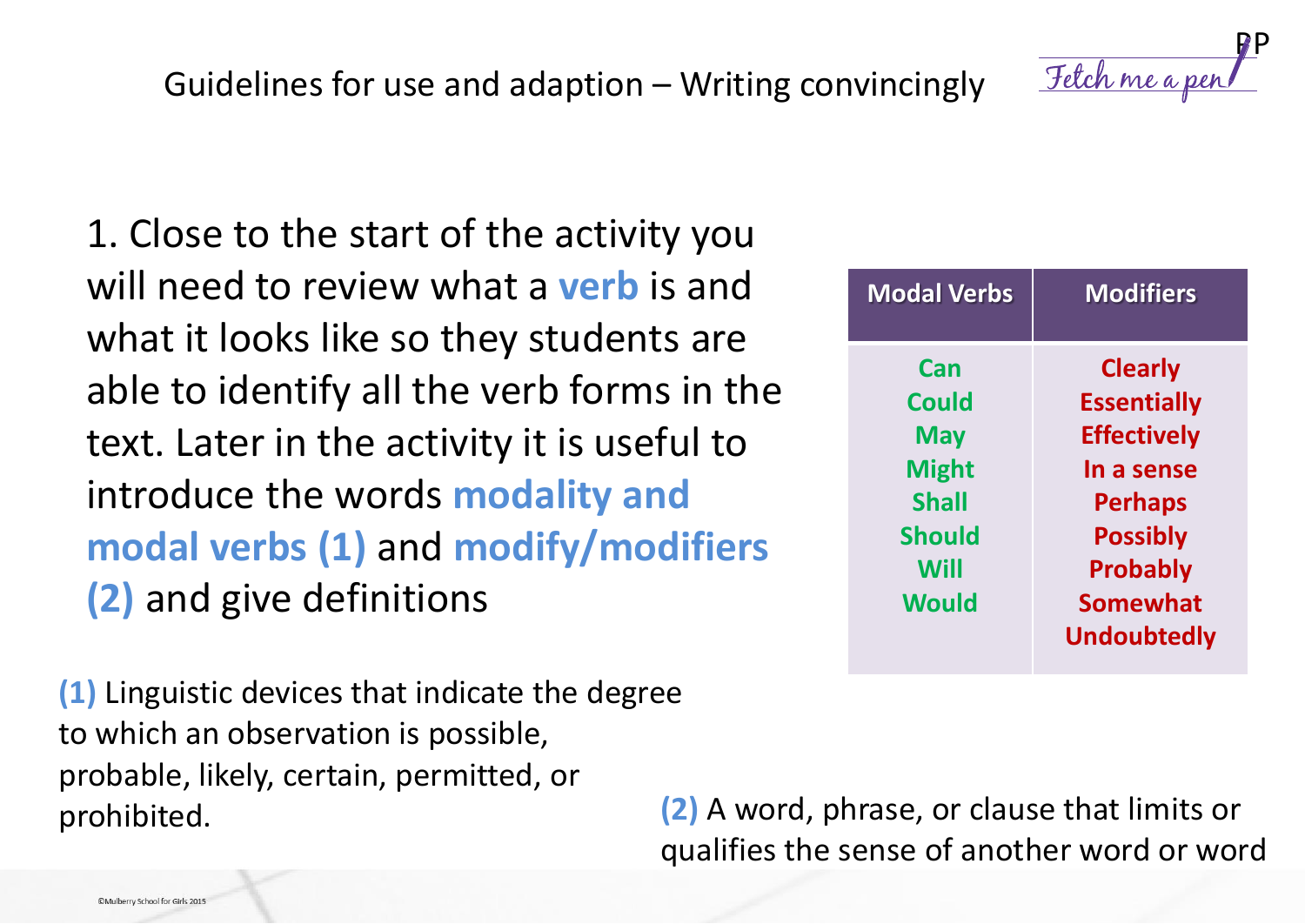#### Guidelines for use and adaption – Writing convincingly

2. Work through the activity or one of your own, using the questions and instructions, taking time for discussion and questions you include.

You could remove the T/F section and put it on the board for discussion

3. Give students the rewritten paragraph to consider, looking at how the verbs and modifiers are more or less likely to persuade the reader.

4. Consider the changes between the rewritten and the original paragraphs, looking at how the verbs an modifiers are more or less likely to persuade the reader. Fetch me a

#### To note:

There is no 'rule' for this activity as each subject and each topic will have its own conventions for explanation and persuasion; the key point is to highlight here is that using different verbs and modifiers make a different pint to the reader, and that students can be aware of how they do this in their own writing. The examples provided in this activity are not perfect and students should be encouraged to critique and improve them if time allows.